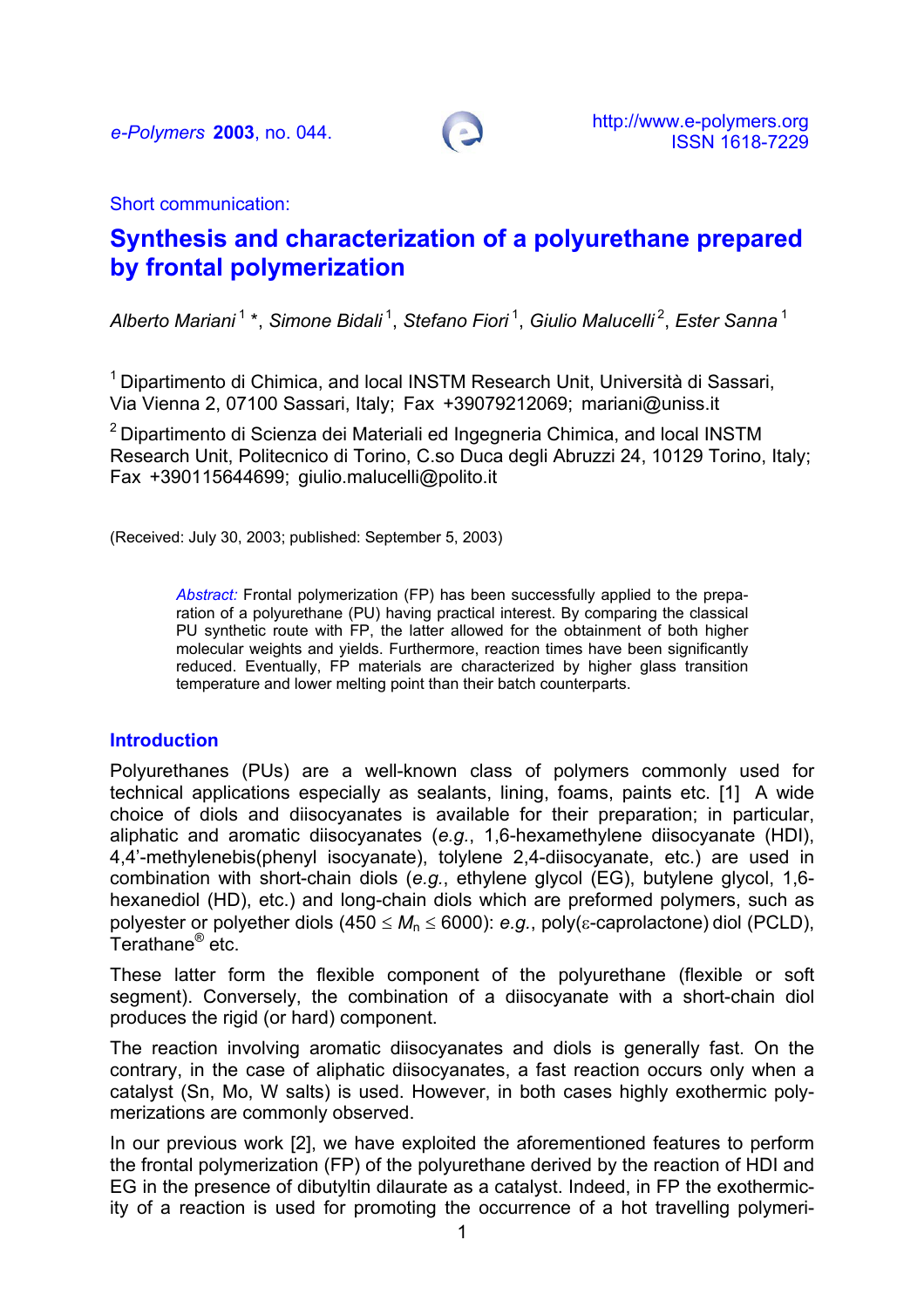zation front able to self-sustain by converting the monomer close to the reacting zone into polymer. If heat losses are not excessive, a steady state is reached and FP can continue indefinitely.

After the first studies of Chechilo *et al*. on the high pressure FP of methyl methacrylate [3], an extensive study was performed by Pojman *et al*. on acrylic monomers [4-6] and epoxy resins [7]. Lately, Mariani *et al*. have developed FP chemistry. Namely, frontal ring opening metathesis polymerization (FROMP) of dicyclopentadiene (DCPD) [8], polyurethanes [2,9], interpenetrating polymer networks [10], polyester resins [11] and their related materials have been obtained by FP for the first time.

Currently, an increasing number of papers report on FP as a technique useful for practical applications: the curing of thick composite materials [12], the preparation of thermochromic composites [13], homogeneous polymer blends [14], copolymers [15], hydrogels [16], polymer-dispersed liquid crystals [17,18] and the consolidation of porous materials [19].

In the present work, our previous study on the obtainment of the first PU by FP has been extended to another system having more interest as a commercial product [20], namely that prepared by reaction of HDI with HD and PCLD. Furthermore, a series of control samples has been prepared by the classical batch method with the purpose of comparing their features with those of their FP counterparts.

## **Experimental part**

HDI, HD, PCLD (MW = 530), dibutyltin diacetate (DBTDAc), and pyrocatechol (PC) were purchased from Aldrich. Cab-osil<sup>®</sup> was received from Riedel-de-Haën and *m*-cresol from Carlo Erba. All chemicals were used as received.

Technical equipment: K-type thermocouple connected to a digital thermometer reader Delta Ohm model DO 9416. DSC measurements were obtained with a Mettler DSC 30 in a temperature range between -100 and 200°C and a heating rate of 10°C/min. Viscosity measurements were performed in *m*-cresol at 25°C with an Ubbelohde type viscometer.

## *FP runs*

In a typical run, a glass test tube was loaded with a suitable quantity of PC dissolved in an appropriate amount of HD and PCLD (see later). The tube was gently warmed to 40°C to obtain a homogeneous mixture and rapidly cooled to 20°C. Cab-osil (2.5 wt.-%) and HDI were added to the above mixture, which was then vigorously shaken. The molar composition was HDI: HD:  $PCLD = 1:0.65:0.35$  [20].

A K-type thermocouple was placed in the mixture and located *c.* 2 cm from the bottom of the tube (*c.* 3 cm from the upper liquid layer); the temperature was monitored by a digital thermocouple reader (sampling rate: 1 Hz). FP reactions were triggered by heating the upper side of the liquid with a hot soldering iron tip until the formation of a travelling front started. After the FP run, the tube was allowed to cool to room temperature. Afterwards, the obtained polyurethane was dissolved in *m*-cresol and centrifuged to separate Cab-osil from the end product. The organic phase was poured into diethyl ether and the resulting precipitated polymer was dried at 60°C for 24 h in vacuum.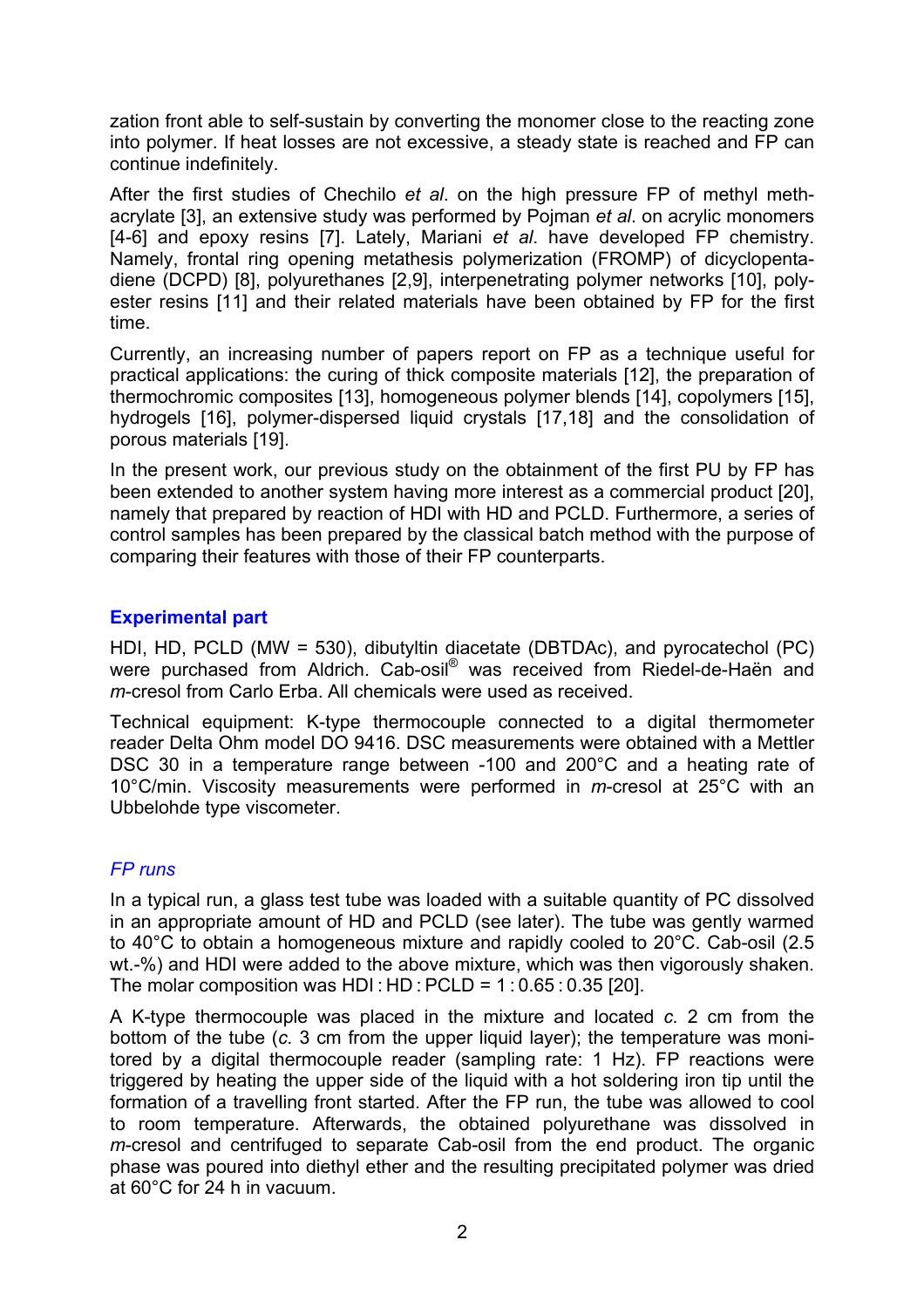#### *Batch runs*

A series of specimens having the same composition as those prepared by FP were synthesized by the classical method [20] in a batch reactor immersed in a thermostated oil bath set at 80°C. The reactions were carried out for 1 h. After cooling, the obtained polymers were purified as described above.

### **Results and discussion**

In a first step, a number of preliminary experiments were performed to determine the conditions in which pure FP (*i.e.*, with no presence of simultaneous spontaneous polymerization, SP) occurred. As a consequence of the high mutual reactivity of HDI and diols in the presence of DBTDAc, this goal was attained by adding a small amount of inhibitor (PC) to the reaction mixture in order to extend its pot-life [2]. Nevertheless, after FP ignition the occurrence of SP was observed as a consequence of 'fingering'. This phenomenon takes place in descending fronts when a polymer is molten at the front temperature and consists in the formation of polymer drops, which move into the monomer, thus resulting in local SP. Such an event can be prevented by increasing medium viscosity, for instance by using fumed silica (Cab-osil) [21]. This method was used in the present work also taking into account the well-known properties of such a component as a filler in polymeric (nano) composites [22].

In Fig. 1, a temperature profile recorded during a typical FP experiment is shown. The horizontal part of the curve, related to zones far from the incoming front, indicates the absence of SP. Indeed, if this is not the case, the heat released during the polymerization reaction results in a temperature increase before the thermocouple junction is crossed by the propagating front. These plots, recorded for any FP run, have been used to verify whether pure FP was occurring and to determine the maximum temperature  $(T_{\text{max}})$  reached by the travelling front.



Fig. 1. Temperature profile of a typical FP run (sample F1: [DBTDAc]/[HDI] = 1.0 mol-%; [PC]/[DBTDAc] = 6 mol/mol)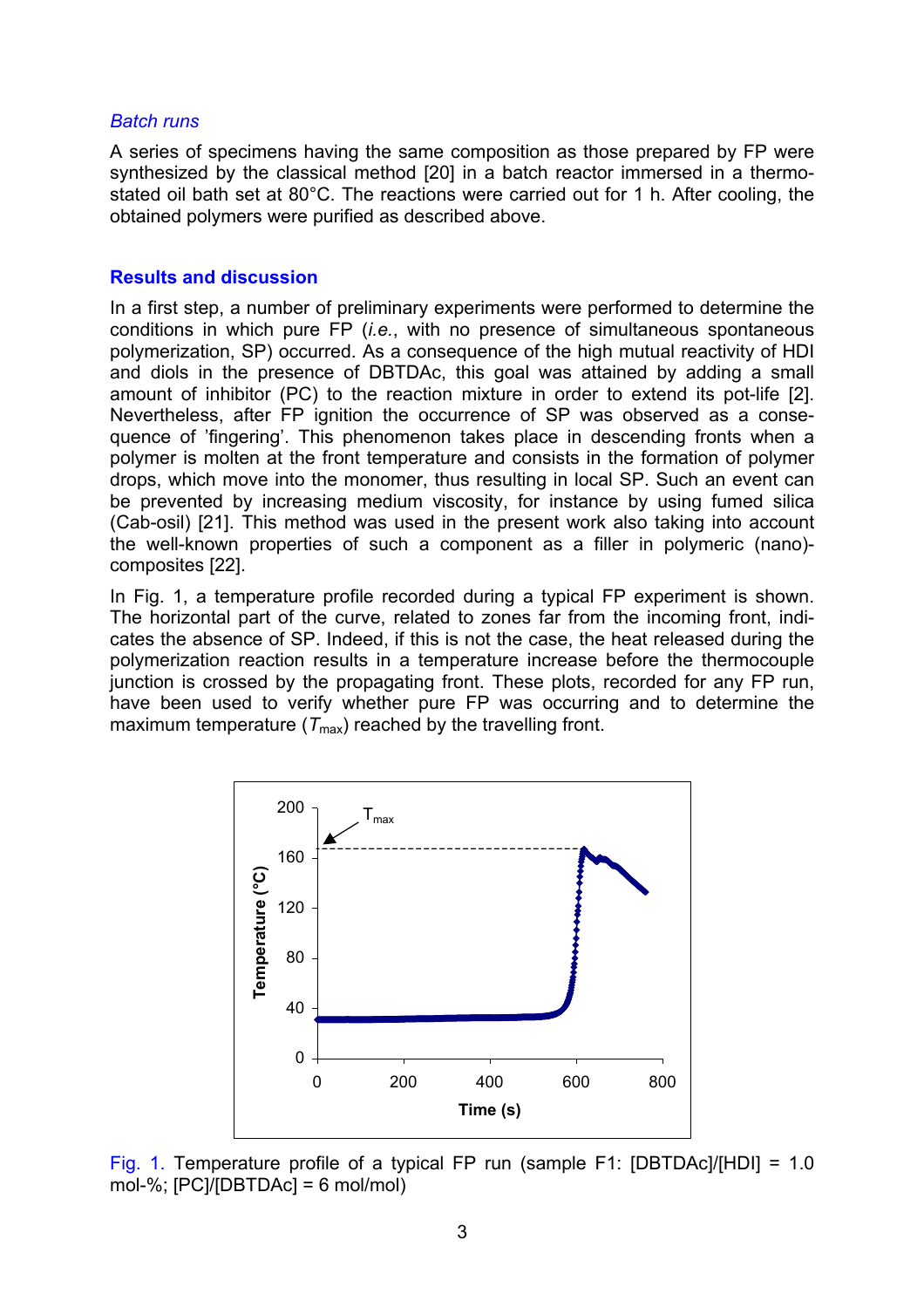$T_{\text{max}}$  and front velocity ( $V_f$ ) are considered the two main parameters to be checked during an FP experiment. This latter is easily calculated by plots such as that depicted in Fig. 2 in which the position of the front as a function of time for a typical FP run is reported. As can be seen, experimental data are well fitted by a straight line, thus indicating that FP propagates through the reactor at constant velocity, a feature typical of many FP systems.



Fig. 2. Front position as a function of time in a typical FP synthesis (sample F1)

## *Effect of catalyst and inhibitor concentration*

Three series of experiments were performed to determine the catalyst concentration range in which pure FP takes place. These series were characterized by a different amount of PC, namely,  $[PC]/[DBTDAC] = 6$ , 8 and 11 mol/mol. It should be noticed that smaller amounts of PC resulted in shorter pot-lives, and SP. It was found that, independent of the inhibitor content, when an amount of DBTDAc > 2 mol-% (referred to HDI) was used, simultaneous SP was observed. Conversely, for DBTDAc < 0.6 mol-%, FP did not self-sustain. For this reason, the experiments herein discussed refer to such concentration range only.

In Fig. 3 and Fig. 4, the dependence of  $T_{\text{max}}$  and  $V_f$  on the concentration of catalyst is reported for the aforementioned contents of PC. As can be seen, for the minimum amount of catalyst ([DBTDAc] = 0.6 mol-%) no differences among the three series are found. Namely, in such conditions all these are characterized by the same  $T_{\text{max}}$ and *V*f values (*c.* 177°C and 0.6 cm/min, respectively).

Fig. 3 shows that the  $T_{\text{max}}$  curves related to [PC]/[DBTDAc] = 8 and 11 remain almost superimposed in the considered region as a whole, ranging between 177 and 168°C (at [DBTDAc] = 0.6 and 2.0 mol-%, respectively). At variance, higher  $T_{\text{max}}$  values (181 - 183°C) were found when  $[PC]/[DBTDAC] = 6$  mol/mol. It is noteworthy that the decrease of the amount of inhibitor results in an increase of front temperature, behaviour already found in our previous work on the FP of polyurethanes [2].

As previously mentioned, at  $[DBTDAC] = 0.6$  mol-% the three systems are characterized by the same  $V_f$  ( $\approx$  0.6 cm/min). Conversely, for larger catalyst contents the three curves diverge. Indeed, while for  $[PC]/[DBTDAc] = 6$  and 8 mol/mol,  $V_f$  tends to become larger as the concentration of catalyst increases (up to 0.83 and 0.72 cm/min, respectively), for [PC]/[DBTDAc] = 11 mol/mol fronts propagated progressively slower (down to 0.43 cm/min).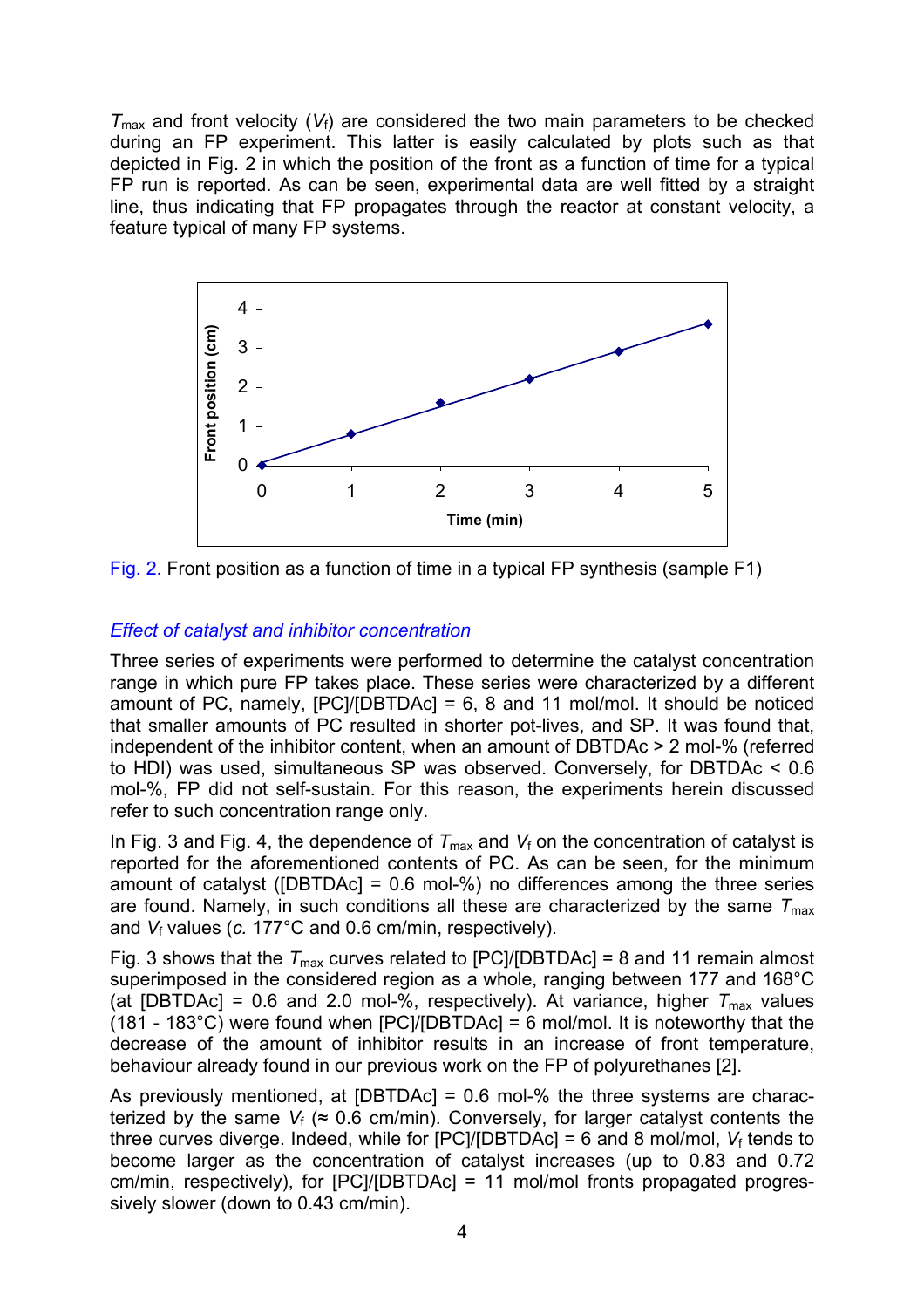

Fig. 3.  $T_{\text{max}}$  as a function of catalyst concentration



Fig. 4. *V<sub>f</sub>* as a function of catalyst concentration

Furthermore, the effect of the amount of inhibitor on both  $T_{\text{max}}$  and  $V_f$  can be considered. It looks evident that the larger the amount of inhibitor, the lower  $T_{\text{max}}$  and *V*f. This finding is consistent with what has been previously reported by us for the FP of PU obtained by HDI and EG [2] and for the FROMP of dicyclopentadiene [8].

## *Differential scanning calorimetry (DSC)*

FP specimens were analyzed by DSC experiments and their thermal behaviour was compared with that of their batch counterparts. For brevity, we report here two DSC traces concerning a typical FP and a typical batch sample (named F1 and B1,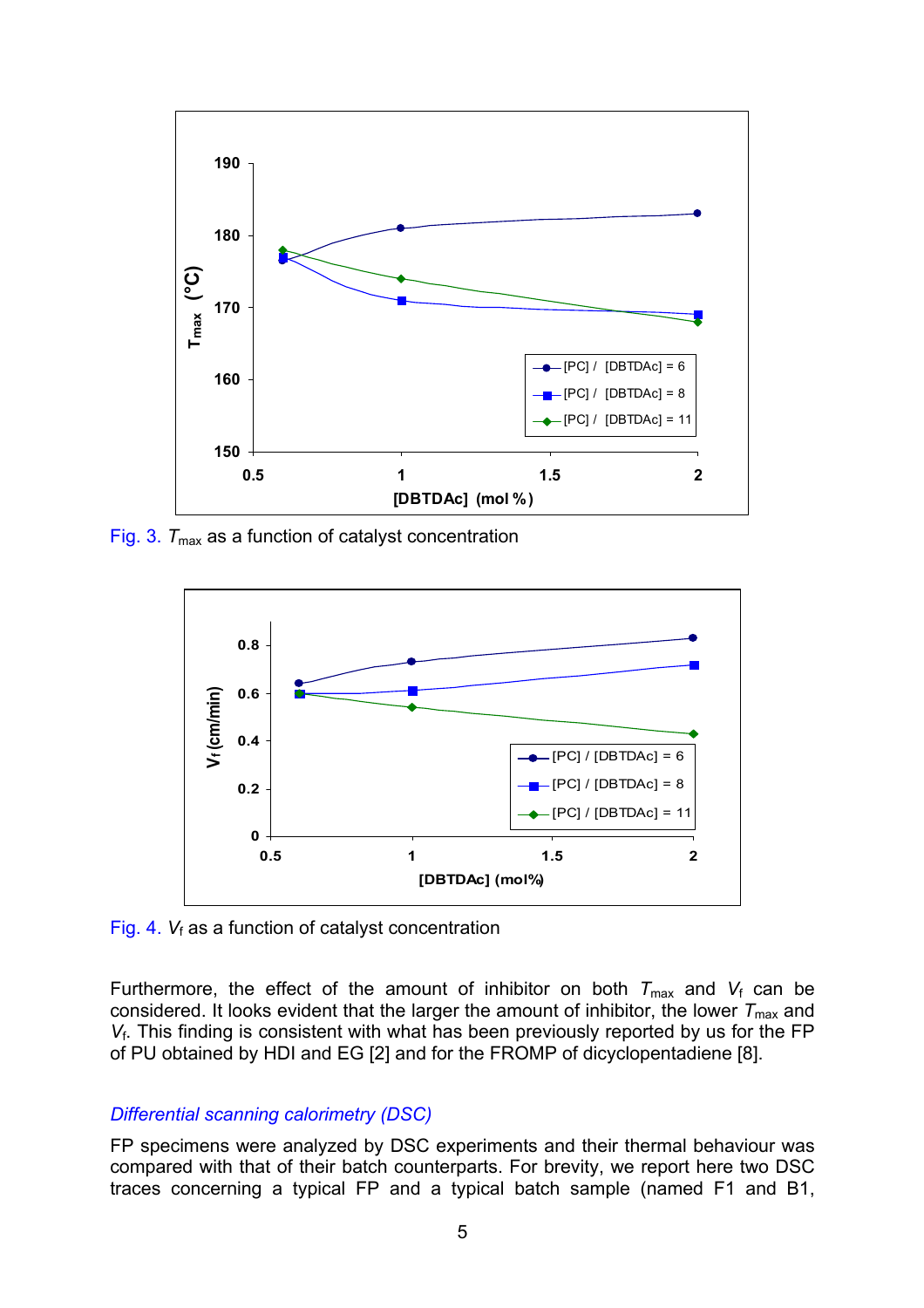respectively) having the same initial composition (HDI : HD : PCLD =  $1:0.65:0.35$ ; 2.5 wt.-% Cab-osil; [DBTDAc]/[HDI] = 1.0 mol-%; [PC]/[DBTDAc] = 6 mol/mol). In Fig. 5, the DSC thermogram of  $F1$  ( $2<sup>nd</sup>$  heating scan) is reported; two thermal transitions are evident: the former, located at low temperature (glass transition temperature  $T<sub>0</sub> \approx$ -24°C) confirms the presence of an amorphous phase; the latter evidences the presence of a crystalline phase which melts at  $T_m = 121^\circ \text{C}$  with an enthalpy of fusion equal to 37.1 J/g.



Fig. 5. DSC thermogram of sample F1

By comparing the thermal behaviour of the above samples (Fig. 5 and Fig. 6), some differences can be pointed out: first of all the thermal transitions characterizing F1 are present also in the B1 thermogram. However, these latter are located at different temperatures. In particular, the  $T<sub>g</sub>$  value of B1 is shifted towards lower temperatures (-50.4°C) with respect to F1. Moreover, the batch product melts at higher temperature (+139°C) and shows a higher enthalpy of fusion (∆*H*m = 59.6 J/g). Therefore, the cristallinity of the F1 product is lower than that of B1. The endothermal peak at +55°C evidenced by B1 can be attributed to PCL segment melting [23].

The dissimilar thermal behaviour of the two polymers can be attributed to the different reaction processes used for their preparation. In particular, the batch reaction allows the product to crystallize in a better way than FP. Indeed, this latter proceeds faster than the batch reaction thus reducing the ability of the polymer to crystallize and inducing the disappearance of endothermic signals due to the presence of pure PCL blocks.

As far as the shift of  $T_g$  towards lower temperatures is concerned, it might be firstly attributable either to the different reactivity of the two diols (HD and PCLD) in the reaction with HDI at two different temperatures (*i.e.*, the temperature of the batch reaction is lower than that reached during the FP) or to a plasticizing effect due to the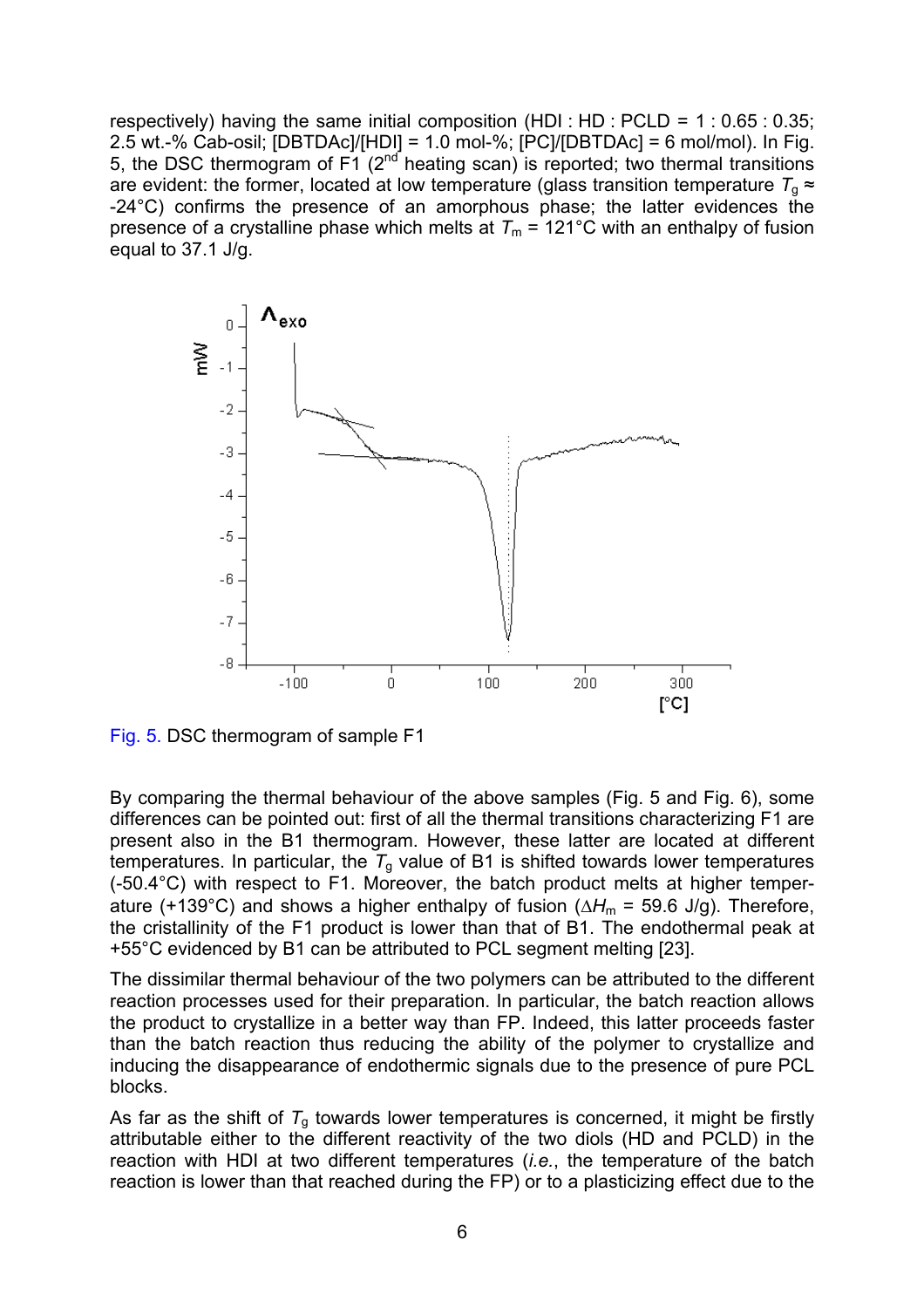presence of partially reacted groups in the batch sample, which indeed exhibits lower conversion with respect to F1 (see later).

Moreover, the aforementioned differences of *T*<sub>g</sub>, *T*<sub>m</sub> and ∆*H*<sub>m</sub> values of B1 with respect to F1 could also be attributed to phase separation phenomena occurring between soft and hard segments. Therefore, the shift of F1  $T<sub>g</sub>$  toward higher temperatures might indicate that PU soft and hard segments are more miscible in FP samples than in their batch counterparts.





## *Viscosity*

F1 and B1 were also compared in terms of solution viscosity (*i.e.*, molecular weight). F1 is characterized by  $[n] = 0.43$  dl/g, while for B1  $[n] = 0.35$  dl/g, thus confirming that higher MW polyurethanes are obtainable by FP, a result similar to that reported by us in ref. [2]

## *Yield*

The FP technique looks advantageous also in terms of yields. Namely, sample F1 was prepared in 75% yield, whereas B1 in 50%, only.

### **Conclusions**

FP has been confirmed to be a promising route for the synthesis of polyurethanes.

Frontal polymerization reactions are significantly faster (just a few minutes) than those classically performed (at least one hour).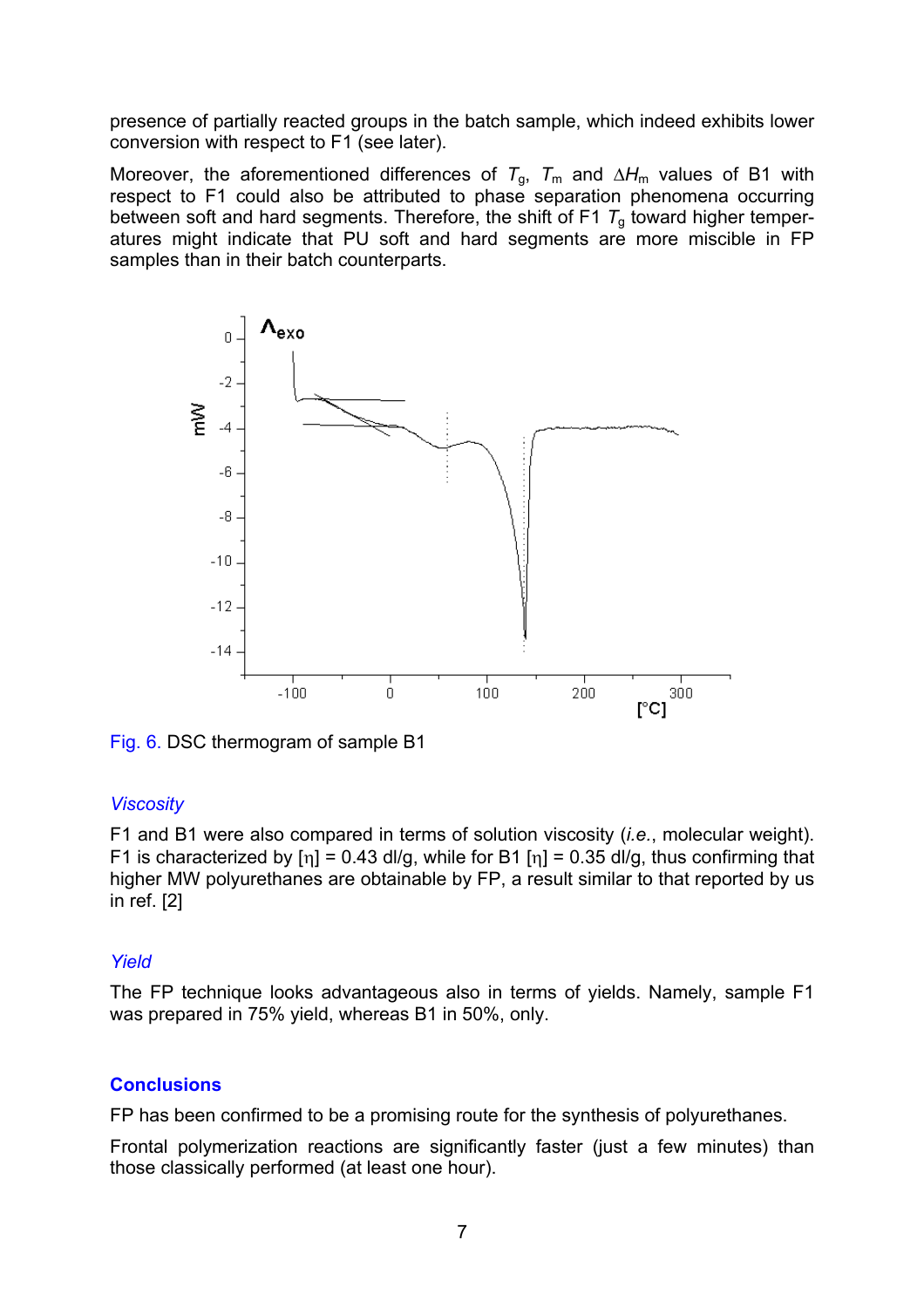The resulting materials are obtained in larger yields and characterized by higher molecular weights than corresponding batch samples.

Furthermore, as far as the thermal behaviour is concerned, both FP and batch samples show a semicrystalline structure, having a  $T<sub>q</sub>$  below room temperature and  $T<sub>m</sub>$  above 120°C. However, FP materials are characterized by higher  $T<sub>q</sub>$  and lower  $T<sub>m</sub>$ than their batch counterparts.

Eventually, although FP samples have been prepared at higher temperatures than B materials, the short time taken for their synthesis does not seem to allow for the occurring of side reactions, at least to a significant extent. For instance, the wellknown formation of crosslinked structures due to the self-reaction of isocyanates does not occur, all materials being soluble. However, further studies aiming to clarify this aspect are in progress.

*Acknowledgement:* We wish to thank Berta Azpericueta and Louise M. Brett for their kind assistance in the preparation of the manuscript. Funds provided by the University of Sassari are gratefully acknowledged.

[1] Frisch, C. K.; Klempner, D.; in "*Comprehensive Polymer Science*", Eastmond, G. C.; Ledwith, A.; Russo, S.; Sigwalt, P.; editors; vol. *5*, pp. 413 - 426, Pergamon Press, Oxford **1989**.

[2] Fiori, S.; Mariani, A.; Ricco, L.; Russo, S.; *Macromolecule*s **2003**, *36*, 2674.

[3] Chechilo, N. M.; Khvilivitskii, R. J.; Enikolopyan, N. S.; *Dokl. Akad. Nauk SSSR*  **1972**, *204*, 1180.

[4] Pojman, J. A.; *J. Am. Chem. So*c. **1991**, *113*, 6284.

[5] Khan, A. M.; Pojman, J. A.; *Trends Polym. Sci.* **1996**, *4*, 253.

[6] Fortenberry, D. I.; Pojman, J. A.; *J. Polym. Sci., Part A: Polym. Chem.* **2000**, *38*, 1129.

[7] Chekanov, Y.; Arrington, D.; Brust, G.; Pojman, J. A.; *J. Appl. Polym. Sci.* **1997**, *66*, 1209.

[8] Mariani, A.; Fiori, S.; Chekanov, Y.; Pojman, J. A.; *Macromolecules* **2001**, *34*, 6539.

[9] Mariani, A.; Fiori, S.; Ricco, L.; Russo, S.; *ACS Polym. Prepr.* **2002**, *43(2)*, 875.

[10] Fiori, S.; Mariani, A.; Ricco, L.; Russo, S.; *e-Polymers* **2002**, no. 29.

[11] Fiori, S.; Malucelli, G.; Mariani, M.; Ricco, L.; Casazza, E.; *e-Polymers* **2002**, no. 057.

[12] Kim, C.; Teng, H.; Tucker, C. L.; White, S. R.; *J. Comput. Mater.* **1995**, *29*, 1222.

[13] Nagy, I. P.; Sike, L.; Pojman, J. A.; *Adv. Mater.* **1995**, *7*, 1038.

[14] Tredici, A.; Pecchini, R.; Sliepcevich, A.; Morbidelli, M.; *J. Appl. Polym. Sci.*  **1998**, *70*, 2695.

[15] Tredici, A.; Pecchini, R.; Morbidelli, M.; *J. Polym. Sci., Part A: Polym Chem.*  **1998**, *36*, 1117.

[16] Washington, R. P.; Steinbock, O.; *J. Am. Chem. Soc.* **2001**, *123*, 7933.